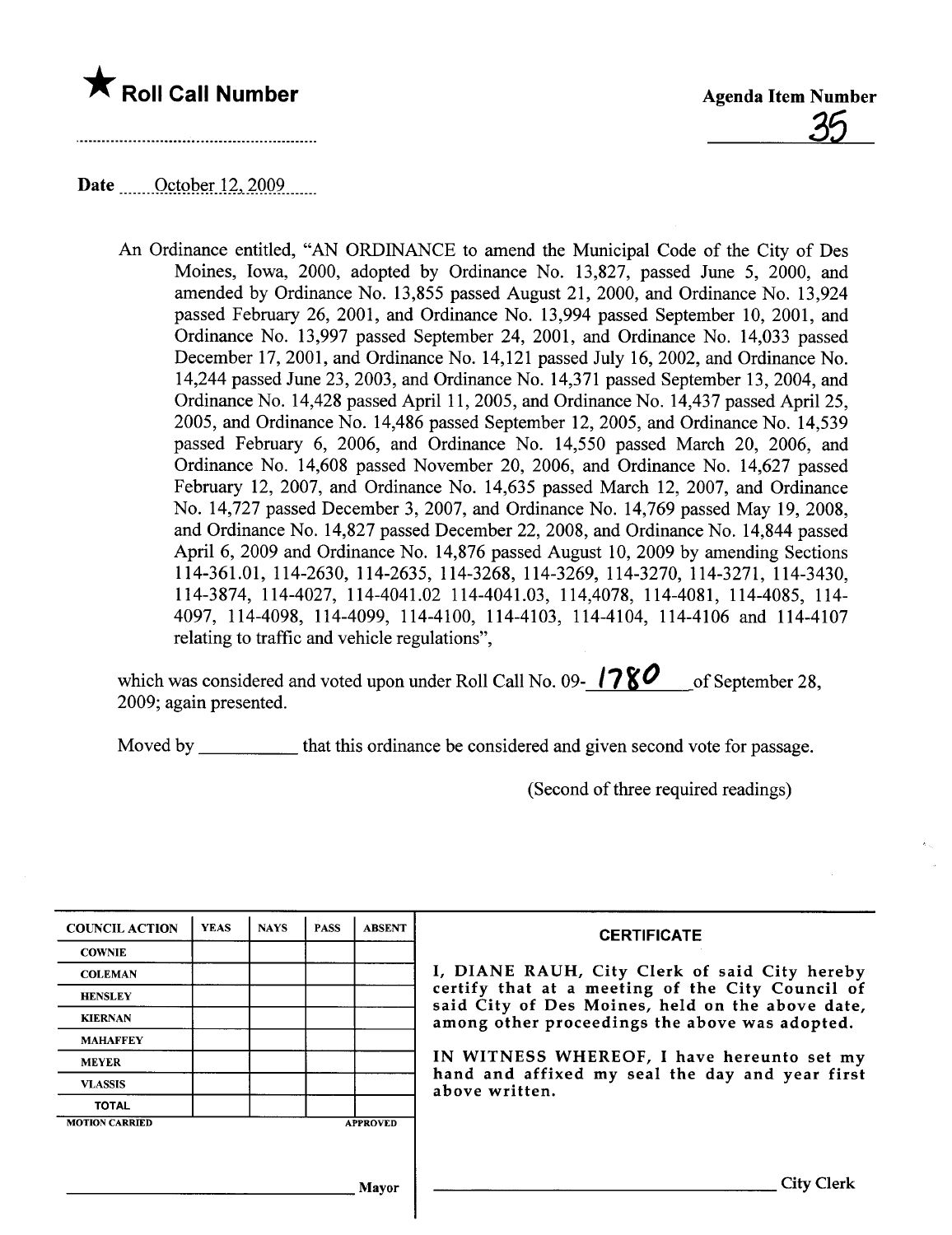

35 Agenda Item /

An Ordinance entitled, "AN ORDINANCE to amend the Municipal Code of the City of Des Moines, Iowa, 2000, adopted by Ordinance No. 13,827, passed June 5, 2000, and amended by Ordinance No. 13,855 passed August 21, 2000, and Ordinance No. 13,924 passed February 26, 2001, and Ordinance No. 13,994 passed September 10,2001, and Ordinance No. 13,997 passed September 24, 2001, and Ordinance No. 14,033 passed December 17, 2001, and Ordinance No. 14,083 passed May 6, 2002, and Ordinance No. 14,121 passed July 16,2002, and Ordinance No. 14,244 passed June 23, 2003, and Ordinance No. 14,371 passed September 13,2004, and Ordinance No. 14,418 passed March 7, 2005, and Ordinance No. 14,421 passed March 7, 2005, and Ordinance No. 14,428 passed April 11, 2005, and Ordinance No. 14,437 passed April 25, 2005, and Ordinance No. 14,486 passed September 12, 2005, and Ordinance No. 14,518 passed December 5, 2005, and Ordinance No. 14,539 passed February 6, 2006, and Ordinance No. 14,550 passed March 20, 2006, and Ordinance No. 14,608 passed November 20, 2006, and Ordinance No. 14,627 passed February 12, 2007, and Ordinance No. 14,635 passed March 12, 2007, and Ordinance No. 14,721 passed November 19,2007, and Ordinance No. 14,727 passed December 3, 2007, and Ordinance No. 14,769 passed May 19, 2008, and Ordinance No. 14,827 passed December 22, 2008, and Ordinance No. 14,844 passed April 6, 2009 and Ordinance No. 14,876 passed August 10,2009 by amending Sections 114-361.01, 114-2630, 114-2635, 114-2844, 114- 3268, 114-3269, 114-3270, 114-3271, 114-3430, 114-3874, 114-4027, 114-4041.02 114-4041.03, 114,4078, 114-4081, 114-4085, 114-4097, 114-4098, 114-4099, 114-4100, 114-4103, 114-4104, 114-4106 and 114-4107 relating to traffc and vehicle regulations",

| presented.                                                                                                                       |  |
|----------------------------------------------------------------------------------------------------------------------------------|--|
| Moved by<br>that this ordinance be considered and given first vote for passage. on Items                                         |  |
| Continue item F to the October 12 Council Meeting and<br>FORM APPROVED: refer to the City Manager for further review; remove the |  |
| temporary signs and rescind (First of three required readings)<br>any parking citations that have                                |  |
| been issued.                                                                                                                     |  |

Katharine Massier Assistant City Attorney (Coulcil Communication No. 1997)

| (Council Communication No. $09 - 682$ ) |  |  |  |  |  |  |  |  |
|-----------------------------------------|--|--|--|--|--|--|--|--|
|-----------------------------------------|--|--|--|--|--|--|--|--|

| <b>COUNCIL ACTION</b> | <b>YEAS</b> | <b>NAYS</b> | <b>PASS</b> | <b>ABSENT</b>   |
|-----------------------|-------------|-------------|-------------|-----------------|
| <b>COWNIE</b>         |             |             |             |                 |
| <b>COLEMAN</b>        |             |             |             |                 |
| <b>HENSLEY</b>        |             |             |             |                 |
| <b>KIERNAN</b>        |             |             |             |                 |
| <b>MAHAFFEY</b>       |             |             |             |                 |
| <b>MEYER</b>          |             |             |             |                 |
| <b>VLASSIS</b>        |             |             |             |                 |
| <b>TOTAL</b>          |             |             |             |                 |
| <b>MOTION CARRIED</b> |             |             |             | <b>APPROVED</b> |
|                       |             |             |             |                 |

**CERTIFICATE** 

I, DIANE RAUH, City Clerk of said City hereby certify that at a meeting of the City Council of said City of Des Moines, held on the above date, among other proceedings the above was adopted.

IN WITNESS WHEREOF, I have hereunto set my hand and affixed my seal the day and year first above written.

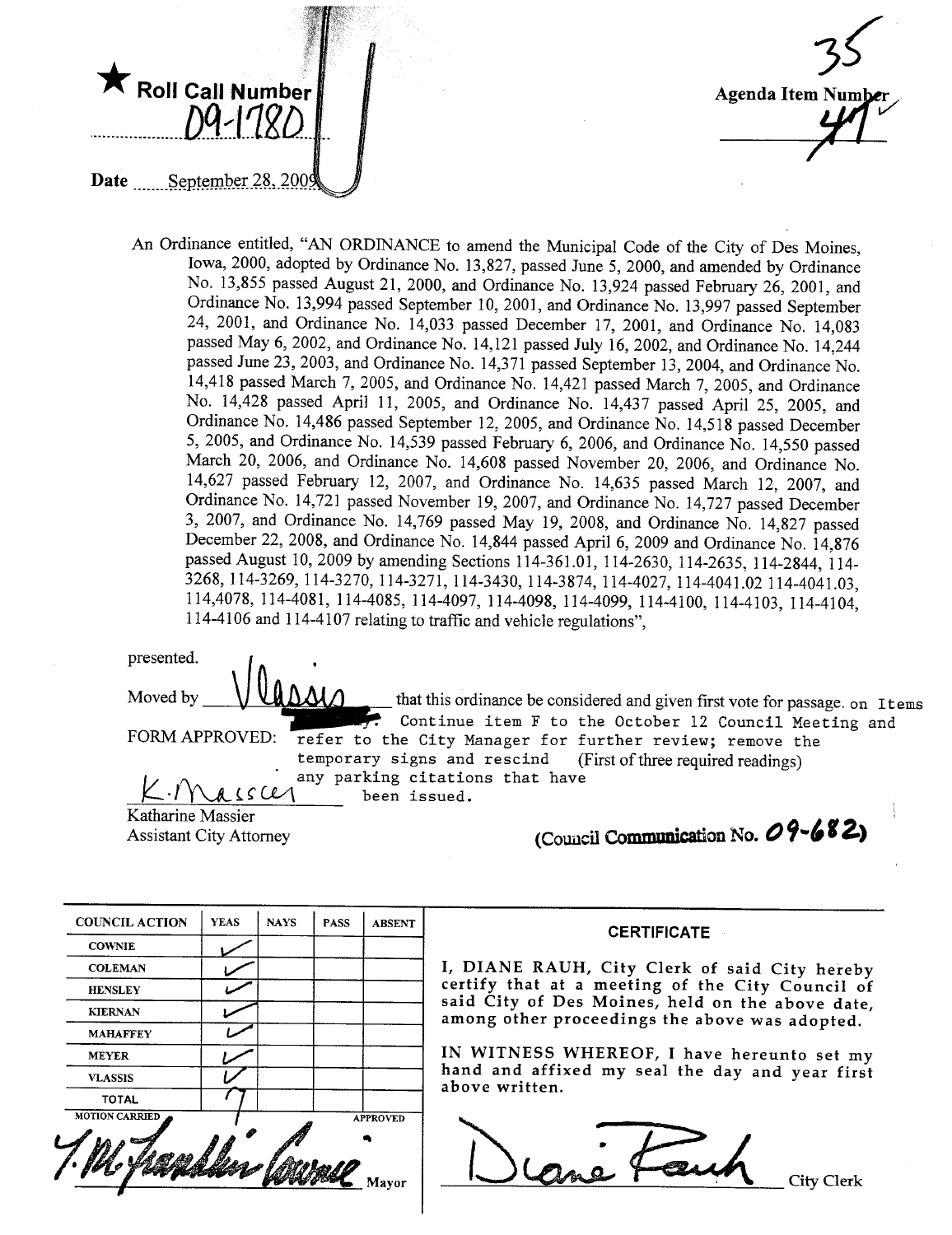ORDINANCE NO.

AN ORDINANCE to amend the Municipal Code of the City of Des Moines, Iowa, 2000, adopted by Ordinance No. 13,827, passed June 5, 2000, and amended by Ordinance No. 13,855 passed August 21, 2000, and Ordinance No. 13,924 passed February 26, 2001, and Ordinance No. 13,994 passed September 10, 2001, and Ordinance No. 13,997 passed September 24, 2001, and Ordinance No. 14,033 passed December 17, 2001, and Ordinance No. 14,121 passed July 16, 2002, and Ordinance No. 14,244 passed June 23, 2003, and Ordinance No. 14,371 passed September 13, 2004, and Ordinance No. 14,428 passed April 11, 2005, and Ordinance No. 14,437 passed April 25, 2005, and Ordinance No. 14,486 passed September 12, 2005, and Ordinance No. 14,539 passed February 6, 2006, and Ordinance No. 14,550 passed March 20, 2006, and Ordinance No. 14,608 passed November 20, 2006, and Ordinance No. 14,627 passed February 12, 2007, and Ordinance No. 14,635 passed March 12, 2007, and Ordinance No. 14,727 passed December 3, 2007, and Ordinance No. 14,769 passed May 19, 2008, and Ordinance No. 14,827 passed December 22, 2008, and Ordinance No. 14,844 passed April 6, 2009 and Ordinance No. 14,876 passed August 10, 2009 by amending Sections 114-361.01, 114-2630, 114-2635, 114-3268, 114-3269, 114-3270, 114-3271, 114-3430, 114-3874, 114-4027, 114-4041.02 114-4041.03,114,4078,114-4081,114-4085,114-4097, 114-4098, 114- 4099, 114-4100, 114-4103, 114-4104, 114-4106 and 114-4107 relating to traffic and vehicle regulations.

35

Be It Ordained by the City Council of the City of Des Moines, Iowa:

Section 1. That the Municipal Code of the City of Des Moines, Iowa, 2000, adopted by Ordinance No. 13,827, passed June 5, 2000, and amended by Ordinance No. 13,855 passed August 21, 2000, and Ordinance No. 13,924 passed February 26, 2001, and Ordinance No. 13,994 passed September 10, 2001, and Ordinance No. 13,997 passed September 24, 2001, and Ordinance No. 14,033 passed December 17, 2001, and Ordinance No. 14,121 passed July 16, 2002, and Ordinance No. 14,244 passed June 23, 2003, and Ordinance No. 14,371 passed September 13, 2004, and Ordinance No. 14,428 passed April 11, 2005, and Ordinance No. 14,437 passed April 25, 2005, and Ordinance No. 14,486 passed September 12, 2005, and Ordinance No. 14,539 passed February 6, 2006, and Ordinance No. 14,550 passed March 20, 2006, and Ordinance No. 14,608 passed November 20, 2006, and Ordinance No. 14,627 passed February 12, 2007, and Ordinance No. 14,635 passed March 12, 2007, and Ordinance No. 14,727 passed December 3, 2007, and Ordinance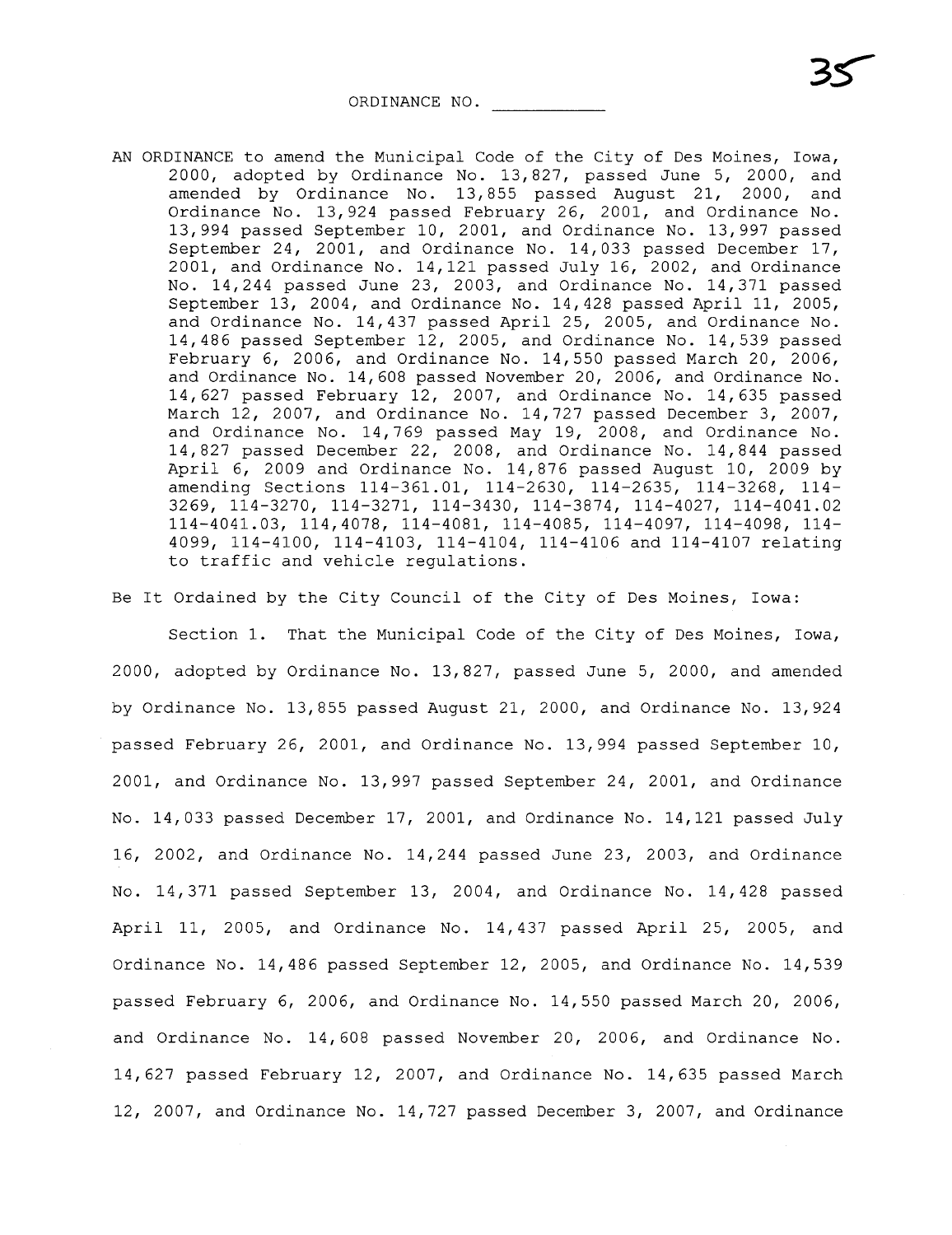No. 14,769 passed May 19, 2008, and Ordinance No. 14,827 passed December 22, 2008, and Ordinance No. 14,844 passed April 6, 2009 and Ordinance No. 14,876 passed August 10, 2009, is hereby amended by amending Sections 114-361.01, 114-2630, 114-2635, 114-3268, 114-3269, 114-3270, 114-3271, 114-3430,114-3874,114-4027,114-4041.02114-4041.03, 114,4078, 114- 4081, 114-4085, 114-4097, 114-4098, 114-4099, 114-4100, 114-4103, 114- 4104, 114-4106 and 114-4107 relating to traffic and vehicle regulations, as follows:

# Sec. 114-361.01. Angle parking.

- (a) The initiation of angle parking at any location where such parking is not in existence is prohibited except at the following locations:
	- (1) Bridal Row, on the east side, from Fifteenth Street to Pleasant Street.
	- Court Avenue, on the south side, from Water Street to Fifth Avenue.
	- (3) Keosauqua Way, on both sides, from Sixth Avenue to Seventh<br>Street.<br>(4) East First Street, on the east side, from Locust Street to
	- East First Street, on the east side, from Locust Street to Grand Avenue.
- (b) The initiation of back-in angle parking at any location is prohibited except as the following locations:
	- (1) Court Avenue, on the south side, from Water Street to East<br>Third Street.<br>(2) Walnut Street, on the north side, from Water Street to East
	- Walnut Street, on the north side, from Water Street to East First Street.
	- (3) East Fourth Street, on the west side, from Locust Street to Grand Avenue.
	- (4) East Fourth Street, on both sides, from Grand Avenue to Des Moines Street.
	- (45) East Fifth Street, on the east side, from Walnut Street to Grand Avenue.
- (c) When signs are erected giving notice thereof, no person shall park a vehicle in any parking space designated for back-in angle parking except by positioning their vehicle entirely within the marked space, with the rear of the vehicle to the curb side of the street and the front of the vehicle to the traveled lanes of the street.
- (d) Angle parking shall be permitted to continue at locations where the distance between the painted centerline and the parking curbline is equal to or greater than the minimum requirement established by the following formula: Minimum Width from Centerline
	- to Parking Curbline  $=$  VAVE/400  $\times$  10' + 19'
- (e) The letters "VAVE" as used in the formula in subsection (b) of this section represent the average hourly volume of cars during the four highest hours of a day.
- (f) The cost of installing and maintaining facilities for angle parking shall be borne by the abutting property owners, and if they or any of them shall fail to refuse to do so, the city reserves the right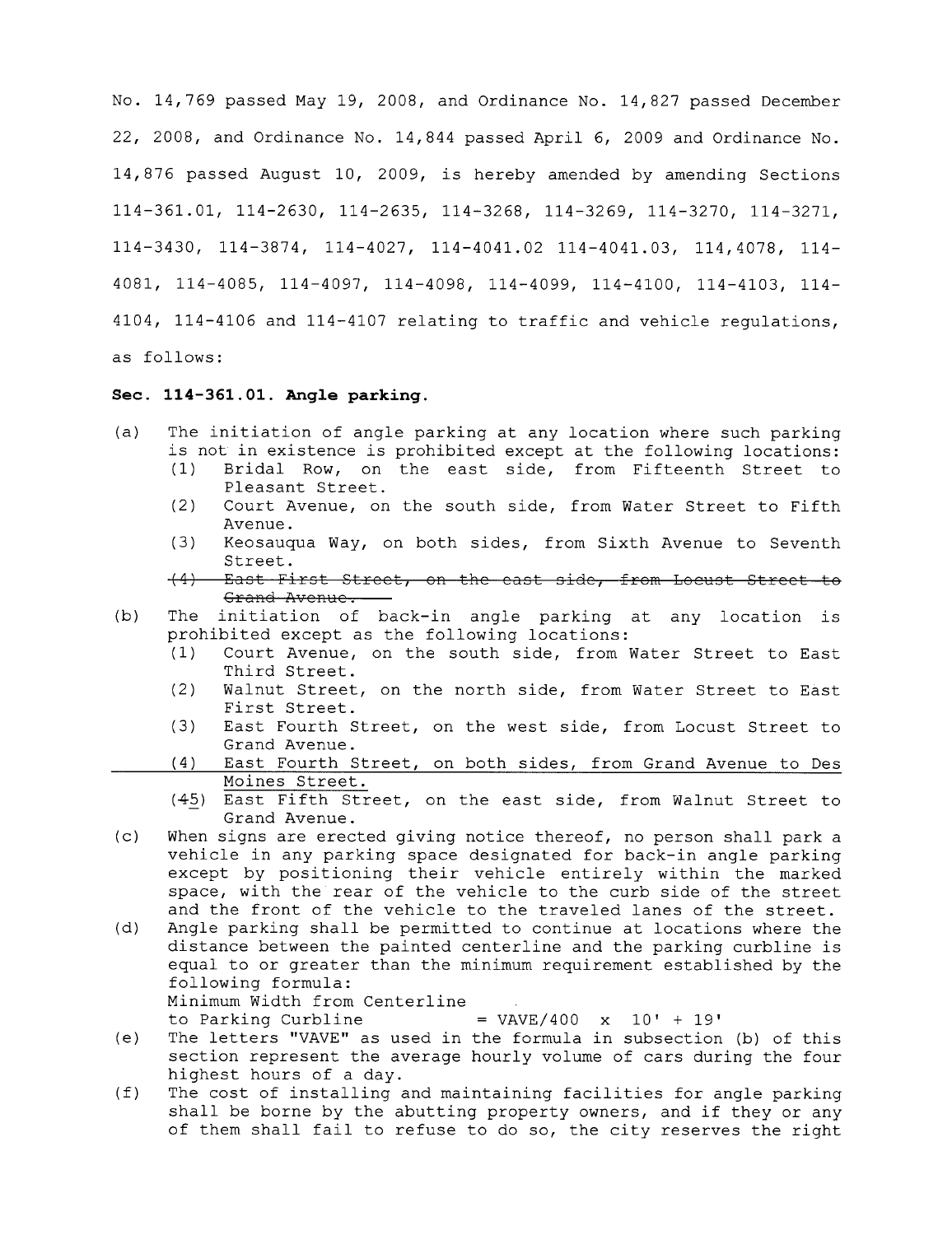to withdraw the privilege of this method of parking.

- (g) Nothing wi thin this section shall prohibit parking by more than one motorcycle within one parking space as otherwise provided in this chapter.
- (h) A person who violates any provision of this section shall pay a fine of \$15.00.

### Sec. 114-2630. Fifth Avenue--Walnut Street to Locust Street.

Fifth Avenue, southbound, on the east side (median) from Walnut Street to Locust Street, no parking 7:00 a.m. to 9:00 a.m. and 4:00 p.m. to 6:00 p.m.

Fifth Avenue, on the west side, from Walnut Street to a point  $+30105$ feet north thereof, no parking 7:00 a.m. to 9:00 a.mschool passenger loading and unloading,  $7:00$  a.m. to  $9:00$  a.m. and  $3:00$  p.m. to  $5:00$  p.m., Monday through Friday and 2:00 p.m. to 3:00 p.m., Wednesday, 20 minutes only.

Fifth Avenue, on the west side, from a point 105 feet north of Walnut Street to a point 25 feet north thereof, school passenger loading and unloading, 7:00 a.m. to 9:00 a.m. and 3:00 p.m. to 5:00 p.m., Monday, Tuesday, Thursday and Friday, and 2:00 p.m. to 3:00 p.m., Wednesday, 20 minutes only, no parking at all other times.

Fifth Avenue, on the west side, from a point 105 feet north of Walnut Street to a point 25 feet north thereof, commercial loading zone, 9:00 a.m. to 3:00 p.m. and 5:00 p.m. to 6:00 p.m., Monday, Tuesday, Thursday and Friday and 9:00 a.m. to 2:00 p.m. and 3:00 p.m. to 6:00 p.m., Wednesday.

Fifth Avenue, on the west side, from a point 130 feet north of Walnut Street to a point 85 feet north thereof, no parking any time.

Fifth Avenue, on the west side, from a point 215 feet north of Walnut Street to Locust Street, no parking 7:00 a.m. to 9:00 a.m. school passenger loading and unloading, 7:00 a.m. to 9:00 a.m. and 3:00 p.m. to 4:00 p.m., Monday, Tuesday, Thursday and Friday and 2:00 p.m. to 3:00 p.m., Wednesday, 20 minutes only.

Fifth Avenue, on the west side, from Locust Street to a point 50 feet south thereof, commercial loading zone 9:00 a.m. to 3:00 p.m. and 4:00 p.m. to 6:00 p.m., Monday, Tuesday, Thursday and Friday and 9:00 a.m. to 2:00 p.m and 3:00 p.m. to 6:00 p.m., Wednesday, no parking at all other times.

Fifth Avenue, on the east side, from Walnut Street to a point 125 feet north thereof, loading zone.

Fifth Avenue, on the east side, from a point 125 feet north of Walnut Street to Locust Street, no parking any time.

### Sec. 114-2635. East Fifth Street--East Walnut Street to Lyon Street.

East Fifth Street, on the east side, from a point 180 feet south of East Locust Street to a point  $4560$  feet south thereof, commercial loading zone.

East Fifth Street, on the east side, from Walnut Street to a point 95 feet south of East Locust Street to a point 25 feet south north thereof, commercial loading zone.

East Fifth Street, on the west side, from Locust Street to a point 25 feet north thereof, no parking any time.

East Fifth Street, on the east side, from Locust Street to a point 35 feet south thereof, no parking any time.

East Fifth Street, on the east side, from East Grand Avenue to a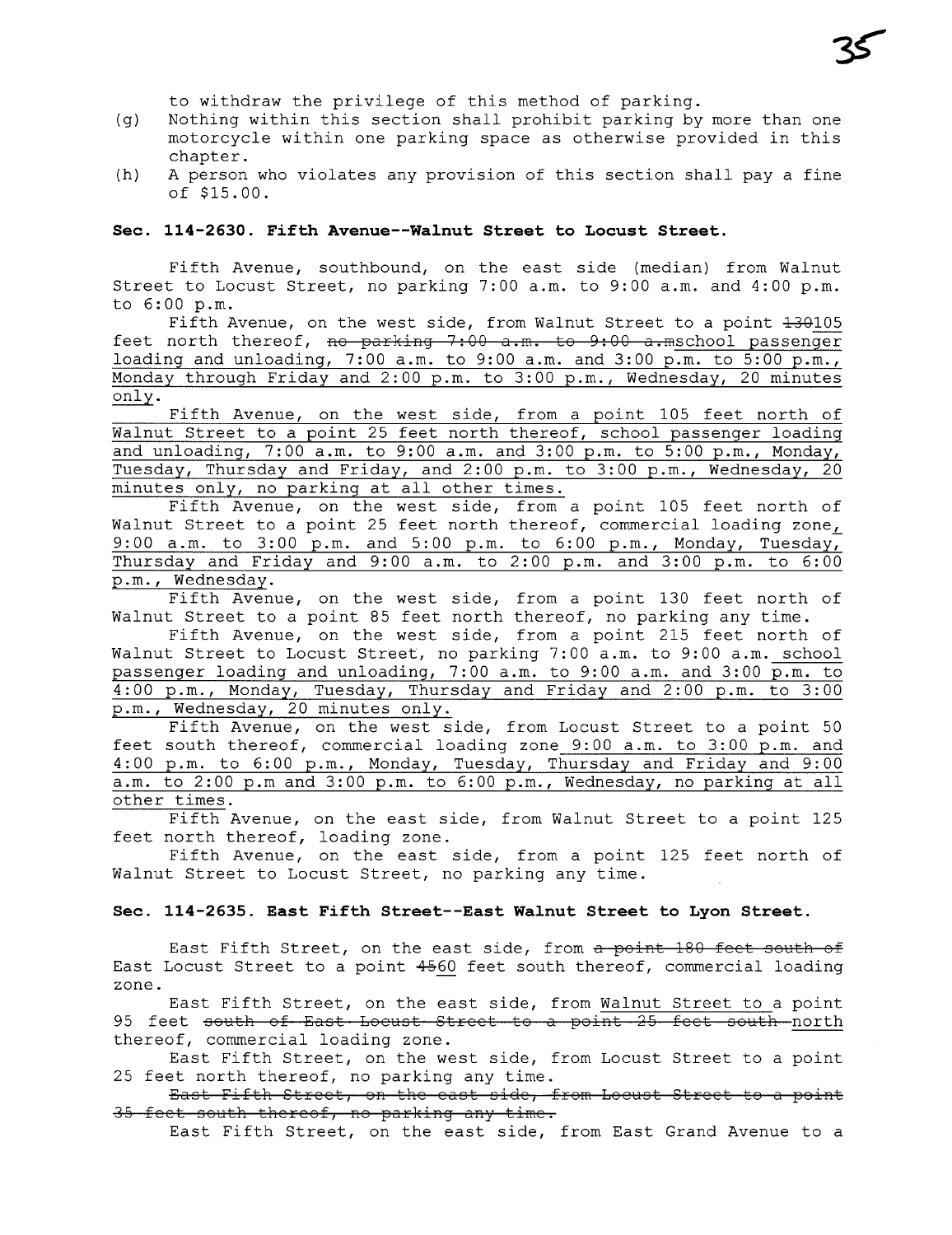point 165 feet south thereof, no parking any time.

East Fifth Street, on the east side, from a point 165 feet south of East Grand Avenue to a point 40 feet south thereof, commercial loading zone.

East Fifth Street, on the east side, from a point 100 feet south of Des Moines Street to a point 20 feet south thereof, is designated a handicapped parking space and is subject to the same prohibition as is found in subsection 114-616 (a) of this chapter, Sunday only.

East Fifth Street, on the west side, from a point 75 feet south of Des Moines Street to a point 25 feet south thereof, no parking any time.

East Fifth Street, on the east side, from Des Moines Street to a point 50 feet south thereof, no parking any time.

East Fifth Street, on the east side, from a point 50 feet south of Des Moines Street to a point 50 feet south thereof, passenger loading and unloading.

East Fifth Street, on both sides, from Des Moines Street to a point 50 feet north thereof, no parking any time.

East Fifth Street, on the west side, from Lyon Street to a point 175 feet south thereof, no parking any time.

East Fifth Street, on the east side, from Lyon Street to a point 50 feet south thereof, no parking any time.

## Sec. 114-3268. East Grand Avenue--Robert D Ray Drive to East Fourth Street.

East Grand Avenue, on the north side, from Robert D Ray Drive to a point 195 feet east thereof, reserved for city of Des Moines municipal employee permit parking, 7:00 a.m. to 4:00 p.m., Monday through Friday.

East Grand Avenue, on the north side, from a point 350 feet east of Robert D Ray Drive to a point 135 feet west of East Fourth Street, no parking any time.

East Grand Avenue, on the south side, from Robert D Ray Drive to a point 345 feet east thereof, reserved for city of Des Moines municipal employee permit parking, 7:00 a.m. to 4:00 p.m., Monday through Friday.

East Grand Avenue, on the south side, from a point 60 feet east of East Second Street to a point 70 feet east thereof, no parking any time. East Grand Avenue, on the south side, from a point 130 feet east of

East Second Street to a point 100 feet east thereof, loading zone.

East Grand Avenue, on the south side, from a point 137 feet west of East fourth Street to a point 25 feet west thereof, no parking any time. East Grand Avenue, on the south side, from East Fourth Street to a

point 62 feet west thereof, loading zone.

East Grand Avenue, on the north side, from East Fourth Street to a point 135 feet west thereof, no parking 7:00 a.m. to 9:00 a.m.

### Sec. 114-3269. East Grand Avenue--East Fourth Street to East Fifth Street.

East Grand Avenue, on the north side, from East Fourth Street to a point 75 feet west of East Fifth Street, no parking 7:00 a.m. to 9:00 a.m.

East Grand Avenue, on both sides, from East Fifth Street to a point 75 feet west thereof, no parking any time.

East Grand Avenue, on the north side, from a point 240 feet east of East Fourth Street to a point 50 feet east thereof, commercial loading zone.

East Grand Avenue, on the south side, from a point 175 feet east of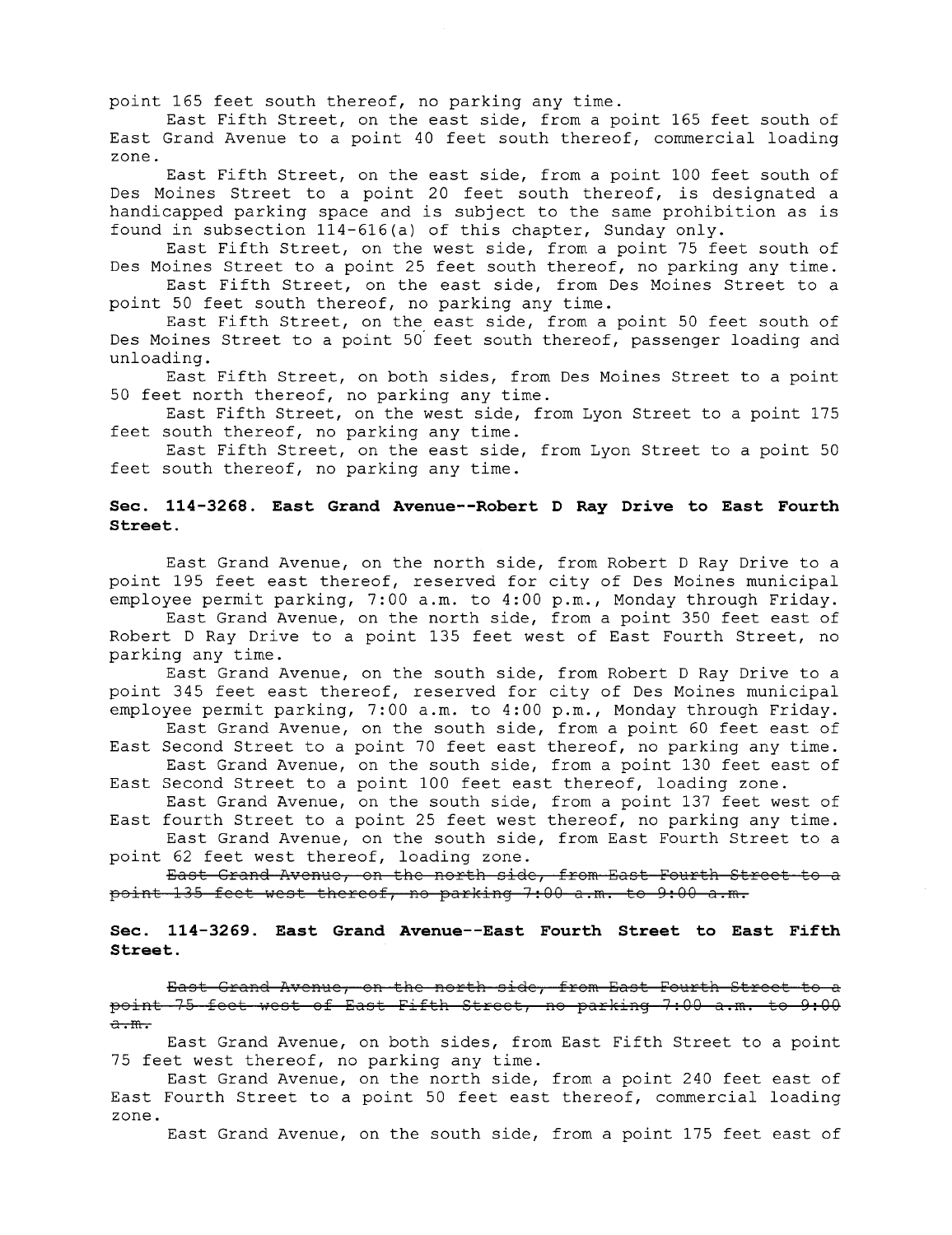East Fourth Street to a point 75 feet east thereof, no parking any time.

#### Sec. 114-3270. East Grand Avenue--East Fifth Street to East Sixth Street.

East Grand Avenue, on the south side, from a point 160 feet east of East Fifth Street to a point 95 feet east thereof, commercial loading zone.

East Grand Avenue, on the north side, from East Fifth Street to a point 50 feet east thereof, no parking any time.

East Grand Avenue, on the north side, from a point 50 feet east of East Fifth Street to a point 35 feet east thereof, commercial loading zone.

East Grand Avenue, on the north side, from a point 50 feet east of East Fifth Street to East Sixth Street, no parking 7:00 a.m. to 9:00 a.m.

### Sec. 114-3271. East Grand Avenue--East Sixth Street to Pennsylvania Avenue.

East Grand Avenue, on the south side, from East Sixth Street to a point 320 feet east thereof, no parking any time.

East Grand Avenue, on the south side, from a point 320 feet east of East Sixth Street to a point 115 feet east thereof, loading zone.

East Grand Avenue, on the south side, from a point 435 feet east of East Sixth Street to Pennsylvania Avenue, no parking any time.

East Grand Avenue, on the north side, from East Sixth Street to Pennsylvania Avenue, no parking 7:00 a.m. to 9:00 a.m.

East Grand Avenue, on the north side, from Pennsylvania Avenue to a point 96 feet west thereof, no parking any time.

East Grand Avenue, on the north side, from a point 190 feet west of Pennsyl vania Avenue to a point 25 feet west thereof, commercial loading zone.

East Grand Avenue, on the north side, from a point 60 feet east of East Sixth Street to a point 30 feet east thereof, no parking any time.

East Grand Avenue, on the north side, from a point 90 feet east of East Sixth Street to a point 20 feet east thereof, loading zone.

### Sec. 114-3430. Locust Street--Twelfth Street to Thirteenth Street.

Locust Street, on the south side, from Twelfth Street to Thirteenth Street, no parking 10:00 p.m. to 9:00 a.m.

Locust Street, on the south side, from a point 109 feet west of Twelfth Street to a point 91 feet west thereof, commercial loading zone, 9:00 a.m. to 6:00 p.m. weekdays.

Locust Street, on the north side, from a point 33 feet west of Twelfth Street to a point 20 feet east of Thirteenth Street, no parking 10:00 p.m. to 9:00 a.m.

Locust Street, on the north side, from Twelfth Street to a point 20 feet west thereof, no parking any time.

Locust Street, on the north side, from Thirteenth Street to a point 20 feet east thereof, no' parking any time.

### Sec. 114-3874. Fifth Avenue--Walnut Street to Locust Street.

Fifth Avenue, on the west side, from Walnut Street to a point 105 feet north thereof, two-hour meters,  $9:00$  a.m. to  $6:00$  p.m. 9:00 a.m. to 3:00 p.m. and 5:00 p.m. and 6:00 p.m., Monday, Tuesday, Thursday and Friday and 9:00 a.m. to 2:00 p.m. and 3:00 p.m. to 6:00 p.m., on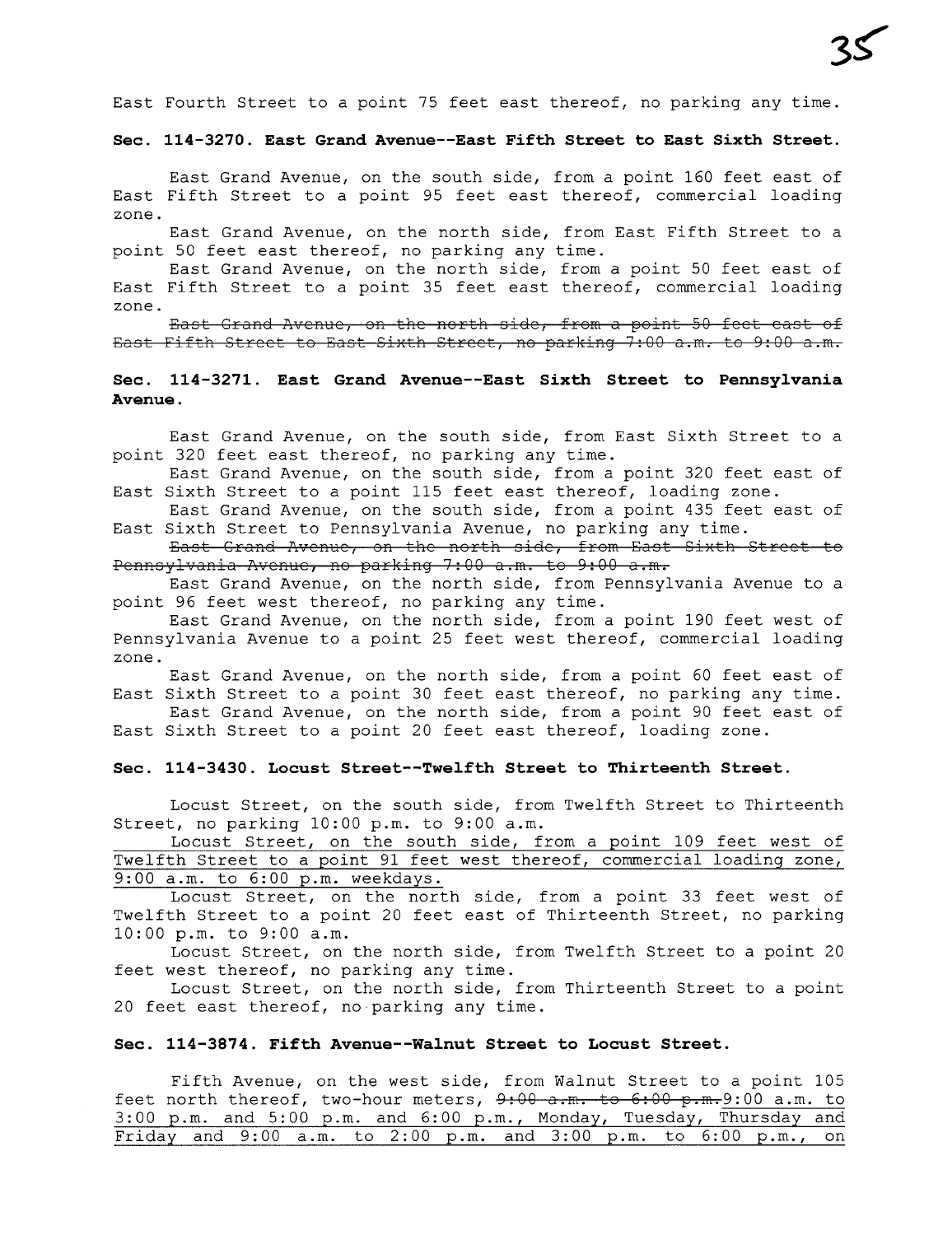#### Wednesday.

Fifth Avenue, on the west side, from a point 215 feet north of Walnut Street to a point 25 feet north thereof, two-hour meters, 9:00  $a.m.$  to  $6:003:00$  p.m. and  $5:00$  p.m. to  $6:00$  p.m., Monday, Tuesday, Thursday and Friday and  $9:00$  a.m. to  $2:00$  p.m. and  $3:00$  p.m. to  $6:00$  p.m. on Wednesday.

### Sec. 114-4027. Locust Street--Twelfth Street to Thirteenth Street.

Locust Street, on the south side, from Twelfth Street to Thirteenth Streeta point 109 feet west thereof, four-hour meters, 9:00 a.m. to 6:00 p.m.

Locust Street, on the south side, from a point 200 feet west of Twelfth Street to Thirteenth Street, four-hour meters, 9:00 a.m. to 6:00 p.m.

Locust Street, on the north side, from a point 20 feet west of Twelfth Street to a point 25 feet east of Thirteenth Street, four-hour meters, 9:00 a.m. to 6:00 p.m.

# Sec. 114-4041.02. Watson Powell Jr Way--Third Street to Fourth Street.

Watson Powell Jr Way, on the south side, from a point 200 feet west of Third Street to Fourth Street, four hour meters, 9:00 a.m. to 4:00 p.m.

Watson Powell Jr Way, on the south side, parking meters WP-400 and<br>WP-410, four hour meters, 9:00 a.m. to 4:00 p.m., are designated as handicapped parking spaces and are subject to the same prohibition as is found in subsection  $114 - 616$  (a) of this chapter.

Watson Powell Jr Way, on the north side, from Third Street to a point 106 feet west thereof, four hour meters, 8:00 a.m. to 6:00 p.m.

Watson Powell Jr Way, on the north side, from Fourth Street to a point 145 feet east thereof, four hour meters, 8: 00 a .m. to 6: 00 p.m.

#### Sec. 114-4041.03. Watson Powell Jr Way--Fourth Street to Fifth Avenue.

Watson Powell Jr Way, on the south side, from Fourth Street to a point 125 feet west thereof, four hour meters, 9:00 a.m. to 4:00 p.m.

Watson Powell Jr Way, on the south side, from a point 175 feet west of Fourth Street to a point 90 feet west thereof, hour hour meters, 9:00 a.m. to 4:00 p.m.

Watson Powell Jr Way, on the north side, from Fourth Street to Fifth Avenue, four hour meters, 8:00 a.m. to 6:00 p.m.

Watson Powell Jr Way, on the south side, parking meters WP-400 and WP-410, four-hour meters, 9:00 a.m. to 4:00 p.m., are designated as handicapped parking spaces and are subject to the same prohibition as is found in subsection 114-616 (a) of this chapter.

### Sec. 114-4078. East Second Street--East Walnut Street to East Locust Street.

East Second Street, on the east side, from East Walnut Street to East Locust Street, ten-hour meters, 8:00 a.m. to 6:00 p.m.

East Second Street, on the west side, parking meter E2-321, ten-hour meter, is designated as a handicapped parking space and is subject to the same prohibition as is found in subsection 114-616 (a) of this chapter.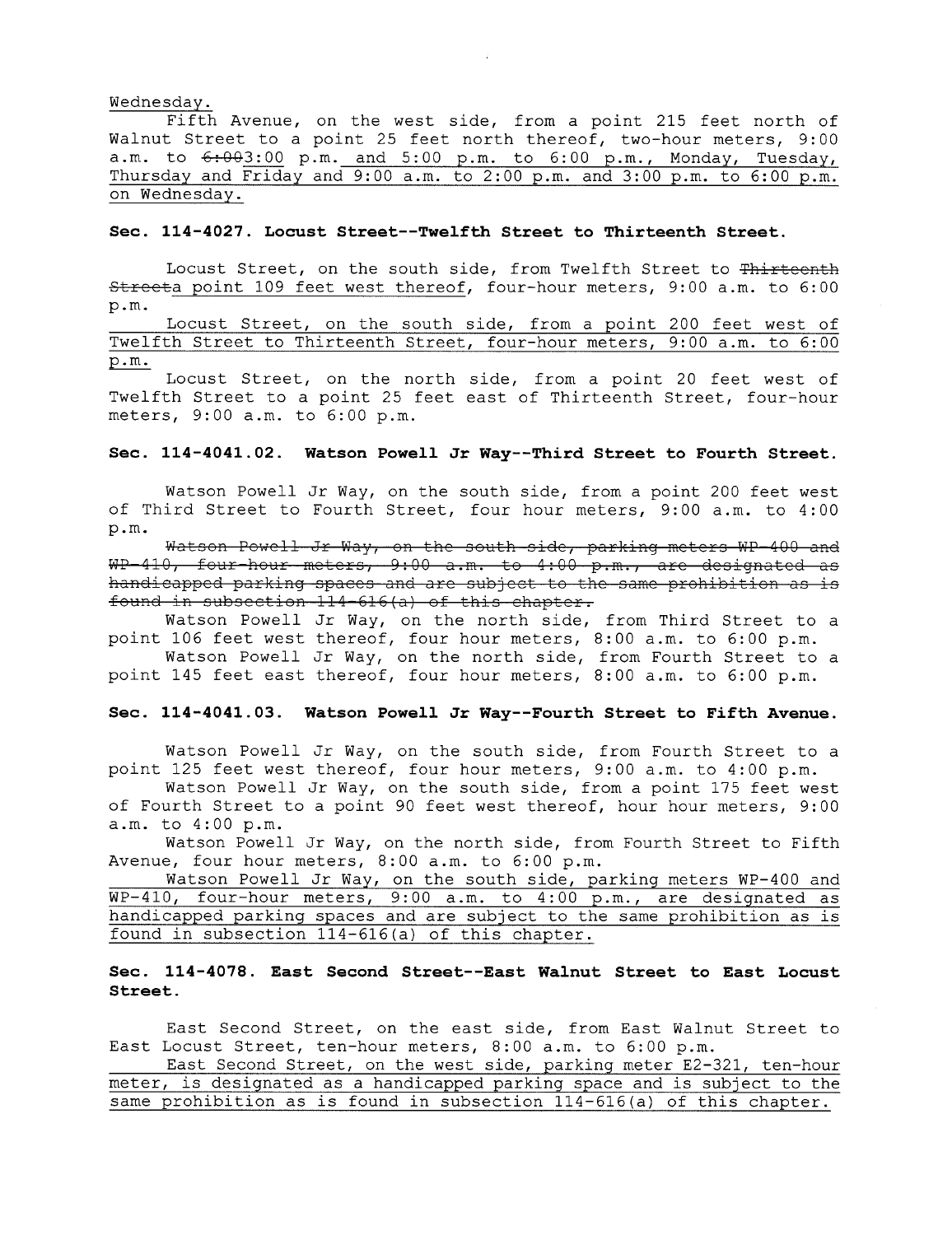### Sec. 114-4081. East Fourth Street--East Walnut Street to Des Moines Street.

East Fourth Street, on the west side, from East Walnut Street to East Locust Street, four-hour meters, 8:00 a.m. to 6:00 p.m.

East Fourth Street, on the east side, from East Walnut Street to East Locust Street, ten-hour meters, 8:00 a.m. to 6:00 p.m.

East Fourth Street, on the east side, parking meter E4-322, ten-hour meter, is designated as a handicapped parking space and is subject to the same prohibition as is found in subsection 114-616 (a) of this chapter.

East Fourth Street, on both sidesthe west side, from East Locust Street to a point 50 feet south of East Grand Avenue, two-hour meters, 8:00 a.m. to 6:00 p.m.

East Fourth Street, on the east side, from East Locust Street to a point 140 feet north thereof, two-hour meters, 8:00 a.m. to 6:00 p.m.

East Fourth Street, on both sidesthe west side, from a point fifty feet north of East Grand Avenue to a point 50 feet south of Des Moines Street,  $t$ enfour-hour meters, 8:00 a.m. to 6:00 p.m.

East Fourth Street, on the east side, from a point fifty feet north of East Grand Avenue to a point 50 feet south of Des Moines Street, tenhour meters, 8:00 a.m. to 6:00 p.m.

## Sec. 114-4085. East Fifth Street--East Walnut Street to East Locust Street.

East Fifth Street, on the west side, parking meter E5-324, four-hour meter, 8:00 a.m. to 6:00 p.m., is designated a handicapped parking space and is subject to the same prohibition as is found in subsection 114- 616(a) of this chapter.

East Fifth Street, on the east side, from East Walnut Street to a point  $22595$  feet south of East Locust Streetnorth thereof, four-hour meters, 8:00 a.m. to 6:00 p.m.

East Fifth Street, on the east side, from a point <del>115 feet south of</del><br>East Locust Street to a point 70 feet south thereof110 feet north of Walnut Street to a point 225 feet north thereof, four-hour meters, 8:00 a.m. to 6:00 p.m.

East Fifth Street, on the east side, from a point 35 feet south of East Locust Street to a point 95 feet south thereof, four hour meters,  $8:00 a.m. to 6:00 p.m.$ 

East Fifth Street, on the west side, from a point 25 feet south of East Locust Street to a point  $6540$  feet south thereof, four-hour meters, 8:00 a.m. to 6:00 p.m.

East Fifth Street, on the west side, from a point 125 feet south of East Locust Street to a point 120 feet north of East Walnut Street, fourhour meters, 8:00 a.m. to 6:00 p.m.

East Fifth Street, on the west side, from a point 120 feet north of East Walnut Street to East Walnut Street, ten-hour meters, 8: 00 a.m. to  $6:00 \text{ p.m.}$ 

East Fifth Street, on the east side, parking meter E5-311317, fourhour meter,  $8:00$  a.m. to  $4:006:00$  p.m. is designated a handicapped parking space and is subject to the same prohibition as is found in subsection 114-616 (a) of this chapter.

Sec. 114-4097. East Grand Avenue--Des Moines River Bridge to East Fourth Street.

East Grand Avenue, on the south side, from Des Moines River Bridge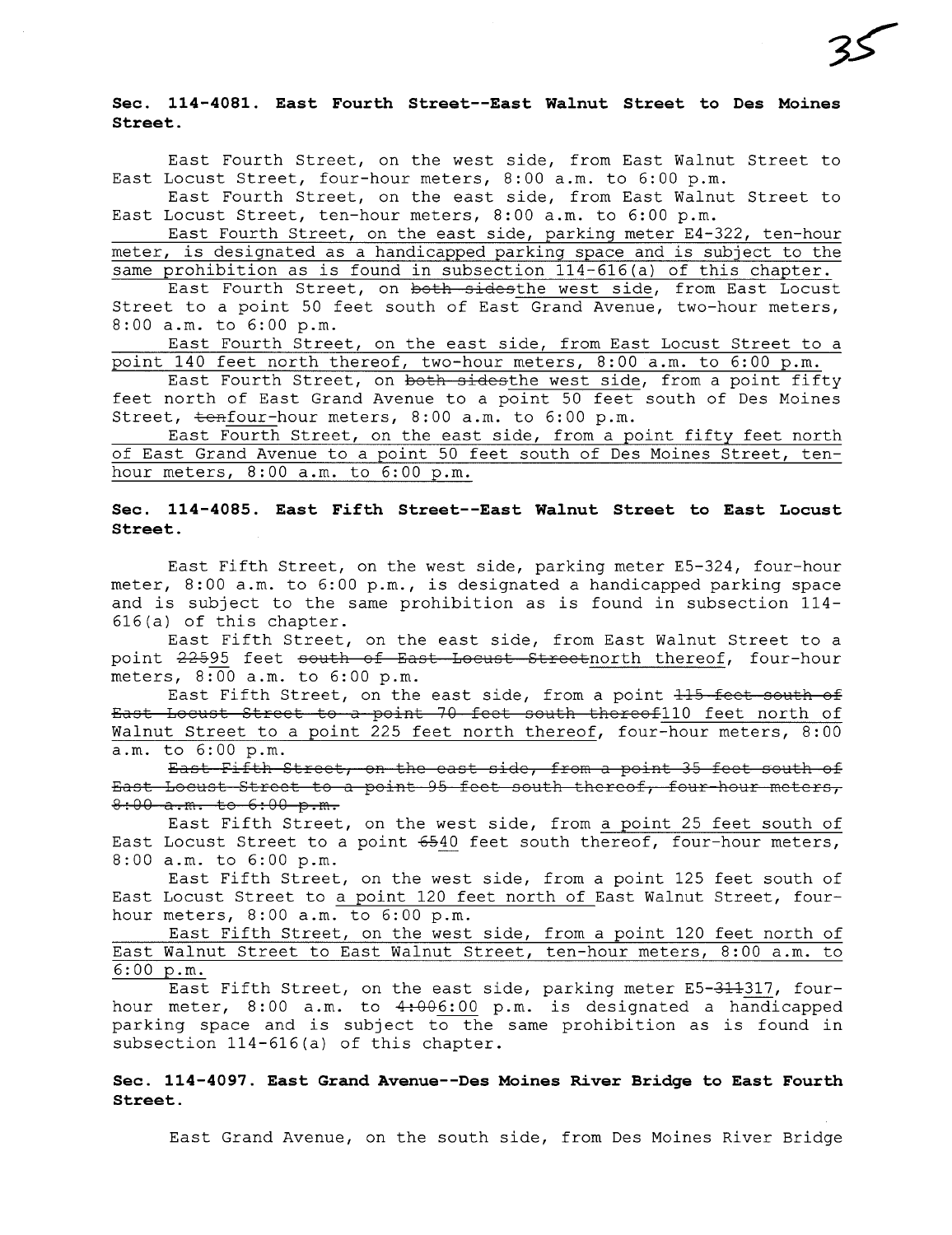to Robert D Ray Drive, two-hour meters, 8:00 a.m. to 6:00 p.m.

East Grand Avenue, on the south side, parking meters EG-001 and EG-003, two-hour meters, 8: 00 a .m. to 6: 00 p.m., are designated handicapped parking spaces and are subject to the same prohibition as is found in subsection 114-616 (a) of this chapter.

East Grand Avenue, on the north side, from East Fourth Street to a point 135 feet west thereof, two-hour meters,  $9:000$  a.m. to  $6:00$  p.m.

East Grand Avenue, on the south side, from East Second Street to a point 60 feet east thereof, two-hour meters, 8:00 a.m. to 6:00 p.m.

East Grand Avenue, on the south side, from a point 230 feet east of East Second Street to a point 162 feet west of East Fourth Street, fourhour meters, 8:00 a.m. to 6:00 p.m.

East Grand Avenue, on the south side, from a point 230 feet east of East Second Street to a point 162 feet west of East Fourth Street, fourhour meters, 8:00 a.m. to 6:00 p.m.

East Grand Avenue, on the south side, from a point 62 feet east of East Second Street to East Fourth Street, four-hour meters, 8: 00 a .m. to 6:00 p.m.

# Sec. 114-4098. East Grand Avenue--East Fourth Street to East Fifth Street.

East Grand Avenue, on the north side, from East Fourth Street to a point 240 feet east thereof, two-hour meters,  $9.00001$  a.m. to  $6.00$  p.m.

East Grand Avenue, on the north side, from a point 290 feet east of East Fourth Street to a point 75 feet west of East Fifth Street, two-hour meters,  $9:000$  a.m. to 6:00 p.m.

East Grand Avenue, on the south side, from East Fourth Street to a point 175 feet east thereof, two-hour meters, 8:00 a.m. to 6:00 p.m.

East Grand Avenue, on the south side, from a point 250 feet east of East Fourth Street to a point 75 feet west of East Fifth Street, two-hour meters, 8:00 a.m. to 6:00 p.m.

### Sec. 114-4099. East Grand Avenue--East Fifth Street to East Sixth Street.

East Grand Avenue, on the north side, from a point 85 feet east of East Fifth Street to a point 85 feet east thereof, two-hour meters,  $9:000$  a.m. to 6:00 p.m.

East Grand Avenue, on the north side, from a point 205 feet east of East Fifth Street to East Sixth Street, two-hour meters,  $9:000$  a.m. to 6:00 p.m.

East Grand Avenue, on the south side, from East Fifth Street to a point 160 feet east thereof, two-hour meters, 8: 00 a .m. to 6: 00 p.m.

East Grand Avenue, on the south side, from a point 255 feet east of East Fifth Street to East Sixth Street, two-hour meters, 8: 00 a .m. to 6: 00 p.m.

# Sec. 114-4100. East Grand Avenue--East Sixth Street to Pennsylvania Avenue.

East Grand Avenue, on the north side, from East Sixth Street to a point 60 feet east thereof, four-hour meters,  $9.00001$  a.m. to  $6.00$  p.m.

East Grand Avenue, on the north side, from a point 110 feet east of East Sixth Street to a point 250 feet east thereof, four-hour meters,  $9:000$  a.m. to 6:00 p.m.

East Grand Avenue, on the north side, from a point 96 feet west of Pennsylvania Avenue to a point 94 feet west thereof, four-hour meters,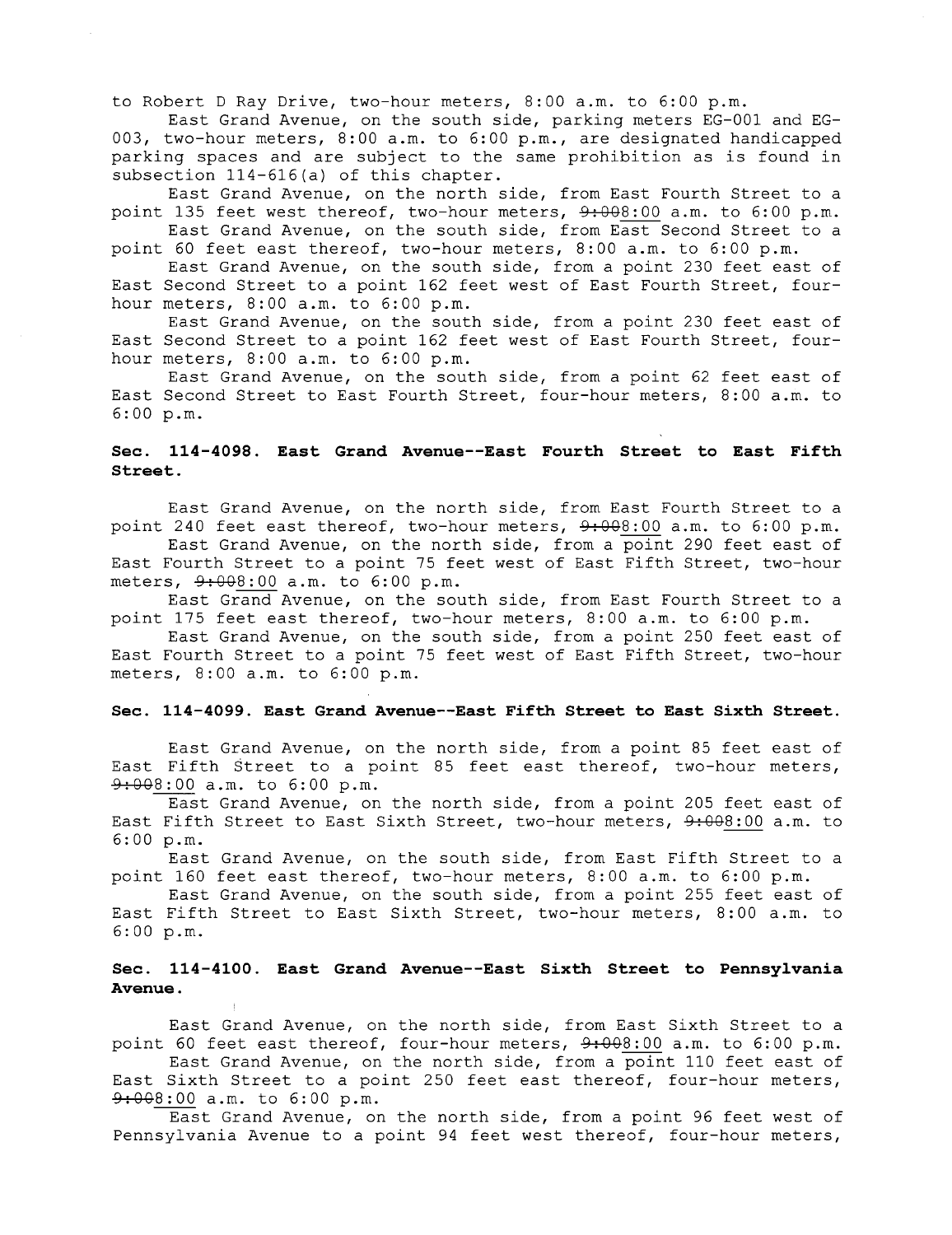### $9:008:00$  a.m. to 6:00 p.m.

East Grand Avenue, on the south side, parking meter EG-600 is designated a ten-hour meter, 8: 00 a .m. to 6: 00 p.m., and is designated a handicapped parking space and is subject to the same prohibitions as is found in section 114-616 (a) of this Code.

## Sec. 114-4103. East Locust Street--East Second Street to East Third Street.

East Locust Street, on the south side, from East Second Street to East Third Street, two-hour meters, 8:00 a.m. to 6:00 p.m.

East Locust Street, on the south side, parking meter EL-207, twohour meter, is designated as a handicapped parking space and is subject to the same prohibition as is found in subsection 114-616 (a) of this chapter.

East Locust Street, on the north side, from East Second Street to East Third Street, two-hour meters, 8:00 a.m. to 6:00 p.m.

# Sec. 114-4104. East Locust Street--East Third Street to East Fourth Street.

East Locust Street, on the south side, from East Third Street to East Fourth Street, two-hour meters, 8:00 a.m. to 6:00 p.m.

East Locust Street, on the south side, parking meter EL-311, twohour meter, is designated as a handicapped parking space and is subject to the same prohibition as is found in subsection 114-616 (a) of this chapter.

East Locust Street, on the north side, from East Third Street to a point 100 feet west of East Fourth Street, two-hour meters, 8: 00 a .m. to 6:00 p.m.

### Sec. 114-4106. East Locust Street--East Fifth Street to East Sixth Street.

East Locust Street, on the south side, from East Fifth Street to East Sixth Street, three-hour meters, 8:00 a.m. to 6:00 p.m.

East Locust Street, on the south side, parking meter EL-509, threehour meter, is designated as a handicapped parking space and is subject to the same prohibition as is found in subsection  $114-616(a)$  of this chapter.

East Locust Street, on the north side, from a point 65 feet east of East Fifth Street to East Sixth Street, three-hour meters, 8:00 a.m. to 6:00 p.m.

# Sec. 114-4107. East Locust Street--East Sixth Street to Pennsylvania Avenue.

East Locust Street, on the south side, parking meter EL-601, twohour meter, 8:00 a.m. to 6:00 p.m. is designated a handicapped parking space and is subject to the same prohibition as is found in subsection 114-616 (a) of this chapter.

East Locust Street, on the south side, from a point 40 feet east of East Sixth Street to a point 70 feet east thereof, two-hour meters, 8: 00 a.m. to 6:00 p.m.

East Locust Street, on the south side, from a point 200 feet east of East Sixth Street to a point 115 feet west of East Seventh Street, twohour meters, 8:00 a.m. to 6:00 p.m.